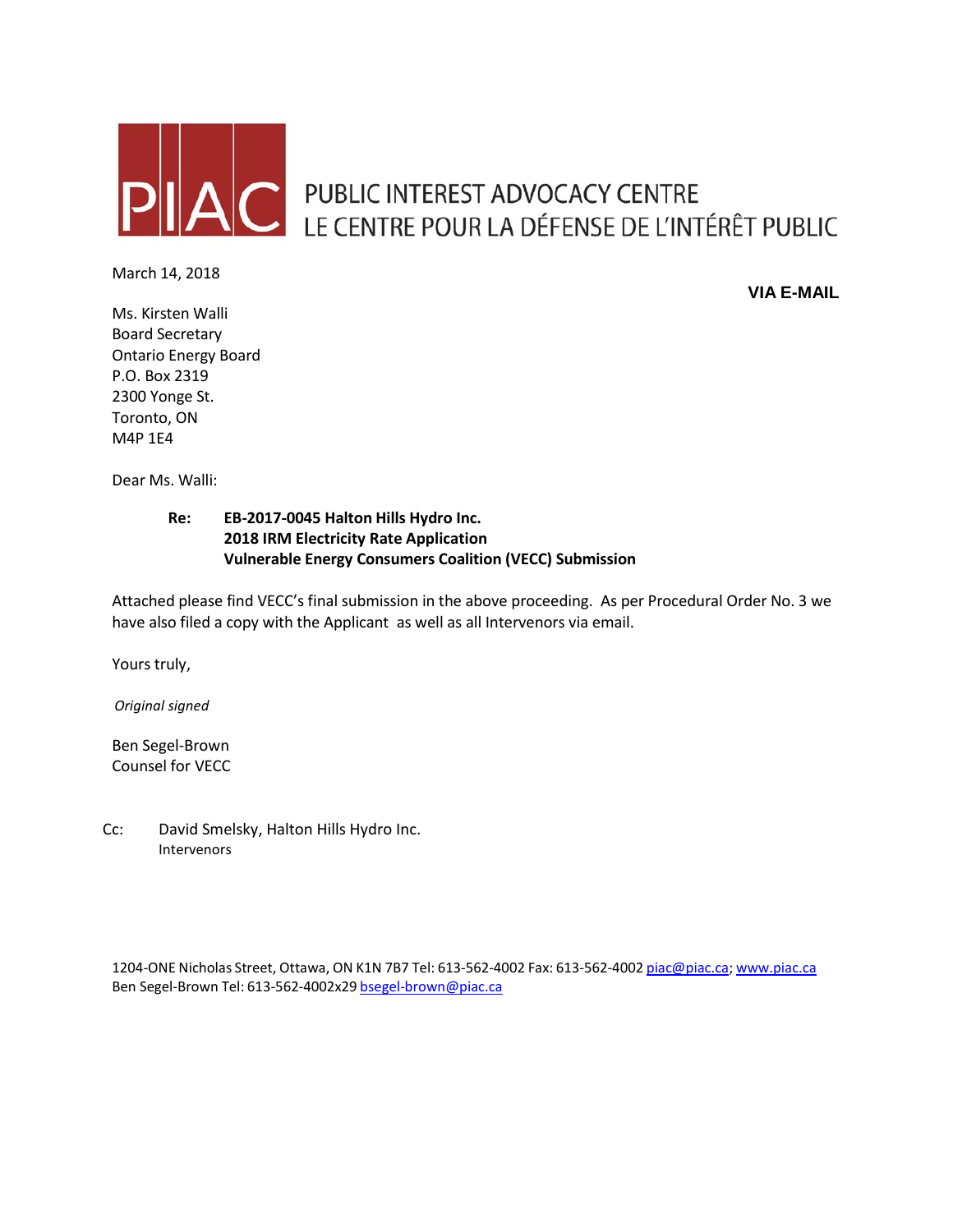#### **EB-2017-0045**

## **Halton Hills Hydro Inc. Application for electricity distribution rates effective May 1, 2018**

## **VECC Submission March 14, 2018**

Halton Hills Hydro Inc. (HHHI) filed three applications with the Ontario Energy Board (OEB) on September 25, 2017, October 23, 2017 and December 1, 2017 for rates pursuant to the OEB's Price Cap IR framework, for the establishment and disposition of a variance account to account for and remedy an error related to depreciation expense, and for recovery of costs incurred as a result of a pay equity settlement agreement (Z factor), respectively.

The applications were filed under section 78 of the *Ontario Energy Board Act*, *1998*, S.O. 1998, c. 15, (Schedule B) and under the OEB's Filing Requirements for Incentive Regulation Rate Applications seeking approval for changes to HHHI's electricity distribution rates to be effective May 1, 2018. The OEB decided to hear the three applications as part of the same proceeding.

VECC was granted intervenor status regarding HHHI's Z-factor, and HHHI's application for the establishment and disposition of a variance account to account for and remedy an error related to depreciation expense.

## **A) Z-factor Application**

HHHI's Z-factor application seeks recovery of \$261,251 (\$258,348 plus \$2,902 in carrying costs) for operations, maintenance and administration (OM&A) costs including OMERS costs, related to pay equity adjustments based on the settlement agreement between HHHI and Power Workers Union (PWU), CUPE Local 1000.

The above amount includes pay equity payments for the period between January 1, 2012 to November 30, 2017 and projected incremental costs from December 1, 2017 to March 31, 2021. HHHI plans to true-up all projected costs at the time of final disposition. The total Z-factor amount is reduced to \$259,764 when 20[1](#page-1-0)7 actuals are used.<sup>1</sup>

HHHI seeks approval of a fixed rate rider over a 36-month period effective period May 1, 2018 to April 30, 2021. HHHI has updated the rate riders for customer numbers at December 31, [2](#page-1-1)017, actual 2017 hours and adjusted carrying charges. $2^2$ 

The OEB's guidelines indicate Z-factors are subject to the three criteria of causation, materiality

<span id="page-1-0"></span> $1$  VFCC IR#7

<span id="page-1-1"></span> $2$  Appendix IRR H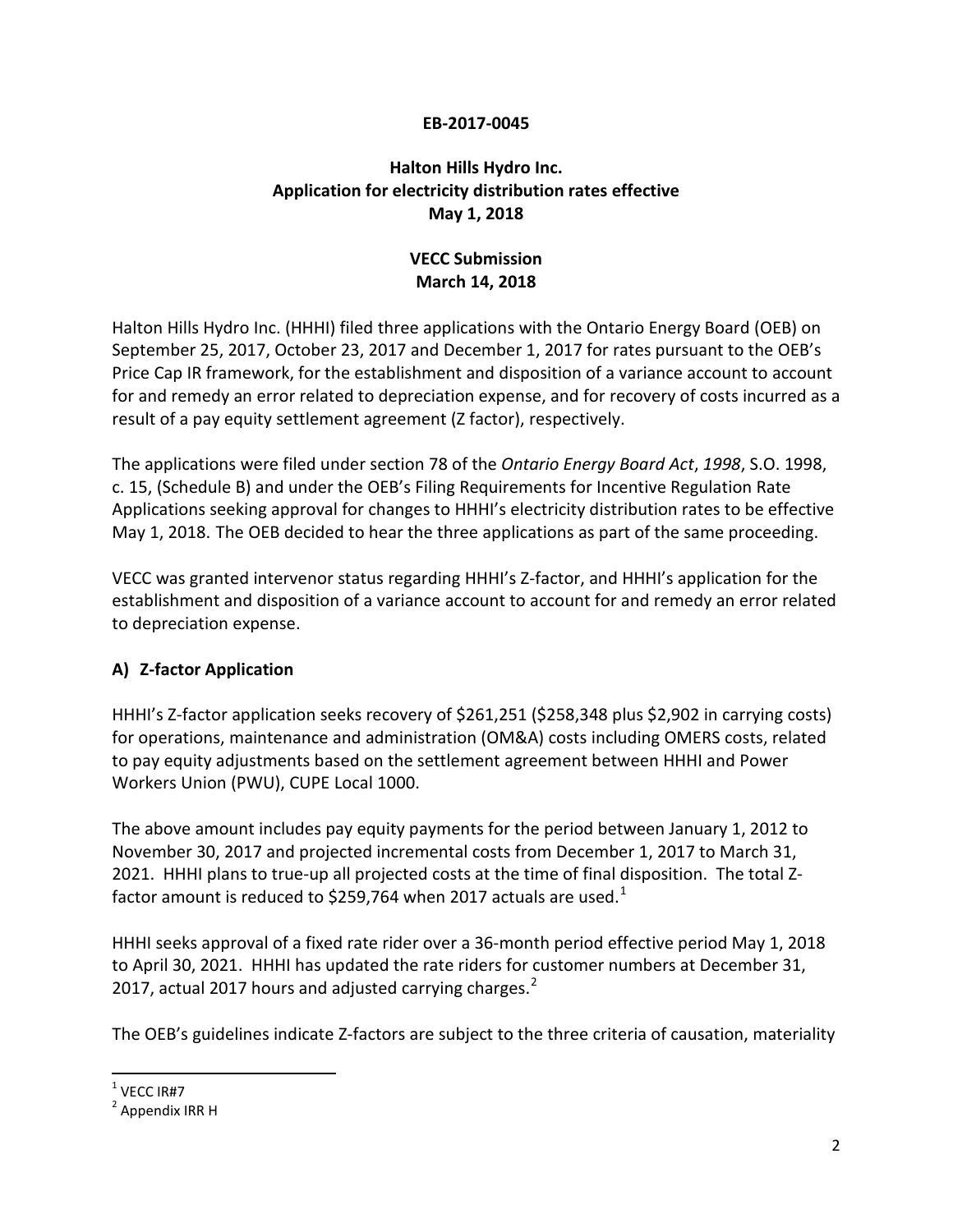and prudence<sup>[3](#page-2-0)</sup> and must satisfy all three.

As discussed below, VECC's position is that HHHI's Z-factor application for Pay-Equity adjustments does not meet the OEB's causation and materiality criteria.

## **Causation**

*Z-factors provide for unforeseen events outside the control of a distributor's ability to manage. The cost to a distributor of these events must be material and its cost causation clear.*  The OEB expects that any application for a Z-factor will be accompanied by a clear demonstration that the management of the distributor could not have been able to plan and budget for the event and that the harm caused by extraordinary events is genuinely incremental to their experience or reasonable expectations.

Since 1988, HHHI has been working on pay equity as a routine, on-going business issue.<sup>[4](#page-2-1)</sup> This is not a new practice. HHHI established a Pay Equity Committee<sup>[5](#page-2-2)</sup> and in 1990 HHHI established a Pay Equity Plan. The driver for HHHI's Pay Equity Plan was the 1988 Pay Equity Act.

Periodic testing of Pay Equity is part of an employer's ongoing obligations and HHHI's Pay Equity Committee conducts ongoing reviews of its Pay Equity Plan. HHHI has had a previous material Pay-Equity adjustment pay-out. In 1990 HHHI reached a Pay-Equity resolution: \$58,291.60 for union and \$8,972.60 for management, and monies were paid out over a five-year period.<sup>[6](#page-2-3)</sup> HHHI did not file a Z-factor application at that time.

HHHI's management are part of the Pay Equity Committee and compliance with the Pay Equity Act is expected. HHHI has the experience that the elimination of a single male comparator job class can lead to material changes in pay equity.<sup>[7](#page-2-4)</sup> When this occurred in 2012<sup>[8](#page-2-5)</sup> (removal of Custodian) and the pay review process began, HHHI would have been aware early on that this would lead to pay-outs as the male comparator for purposes of pay equity maintenance was removed. The review process spanned 5 years (2012 to 2017) and HHHI had input to the process and negotiated the outcome with PWU. In VECC's view, and the Pay-Equity adjustment was predictable and HHHI should be reasonably expected to plan and budget for such an occurrence. The 2014 letter<sup>[9](#page-2-6)</sup> from the Premier to the Minister of Labour did not change the Pay-Equity landscape for employers. The letter asked the Minister to develop a wage gap strategy with the Minister Responsible for Women's Issues. The letter did not reference a strict, specific requirement for employers. HHHI's reliance on this Letter to justify its Z-factor adjustment is misplaced.

<span id="page-2-0"></span> $3$  Report of the Board on 3rd Generation Incentive Regulation for Ontario's Electricity Distributors July 14, 2008

<span id="page-2-1"></span><sup>4</sup> Board Staff IR#9 (b)

<span id="page-2-2"></span><sup>5</sup> Board Staff IR#12

<span id="page-2-3"></span> $6$  VECC IR#3

<span id="page-2-4"></span> $<sup>7</sup>$  Board Staff IR#13 (a & b)</sup>

<span id="page-2-5"></span><sup>&</sup>lt;sup>8</sup> Z-factor Application Page 5<br><sup>9</sup> Appendix IRR G

<span id="page-2-6"></span>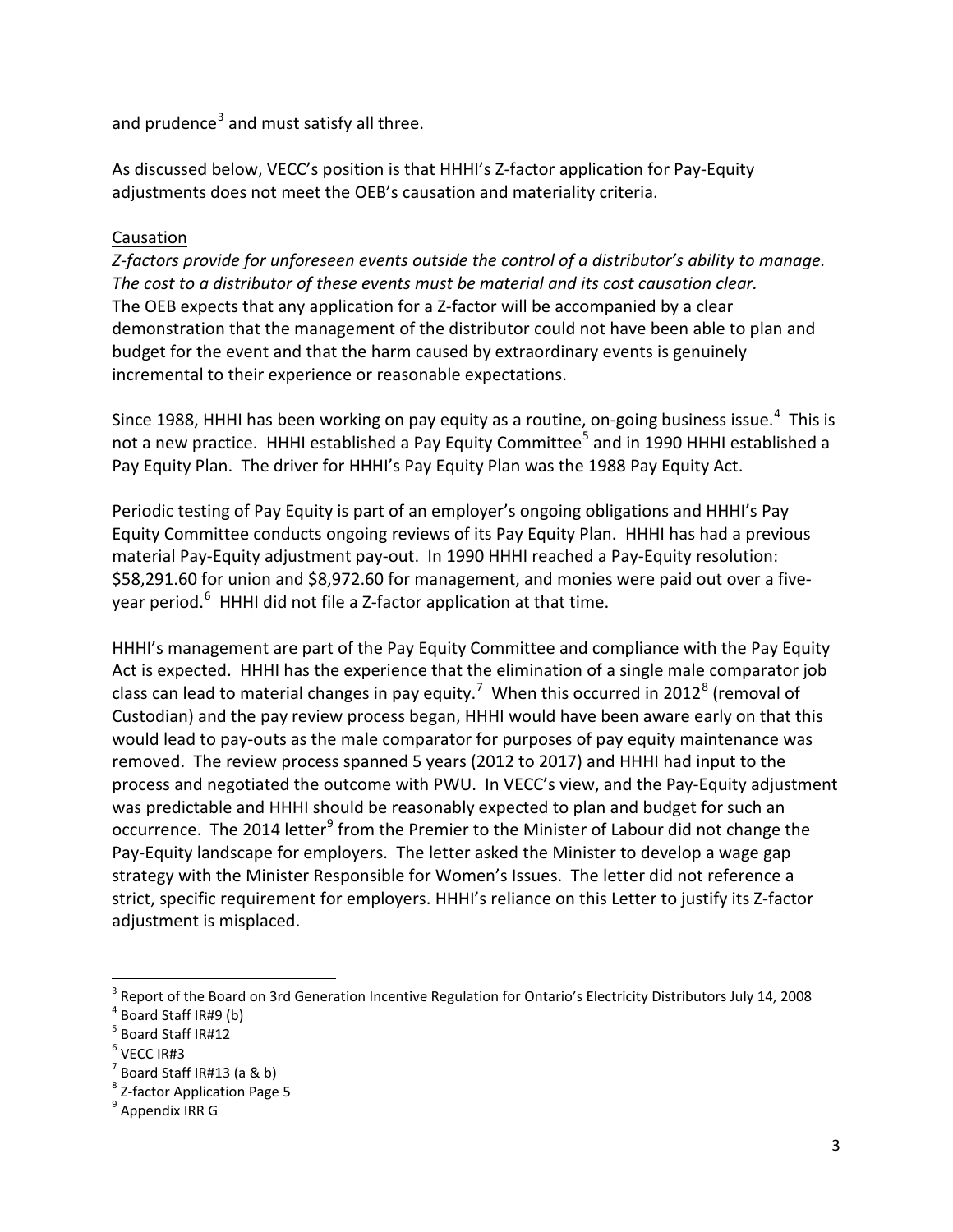Given that HHHI works on Pay-Equity as a routine business issue, VECC submits the Pay-Equity adjustment was not an unforeseen event outside the control of HHHI's ability to manage. VECC expects there have been many previous pay equity settlements in the gas and electricity sector which were not the subject of Z-factor applications. Pay equity settlements should be accepted as a business risk accounted for in the return on common equity. Furthermore, VECC submits the retroactive pay equity adjustment is a result of systemic gender discrimination by management in compensation for work performed by employees in predominantly female job classes. If pay had been fairly allocated between male and female employee classes, no pay equity adjustment would have occurred. Because pay equity settlements arise from systemic gender discrimination which is within management's control, pay equity settlements are not eligible for Z-factor treatment. VECC notes that in the past the OEB has historically excluded from Z-factor treatment "litigation costs since these were, to a significant degree, under control of management and also related to the business risk of the Company, a factor in the determination of the allowed return on common equity."<sup>[10](#page-3-0)</sup> As a matter of policy, the OEB should not insure regulated entities against litigation risks by allowing them to recover the costs of settlements from consumers. This will encourage regulated entities to comply with their legal obligations.

#### Materiality

*The amounts must exceed the Board-defined materiality threshold and have a significant influence on the operation of the distributor; otherwise they should be expensed in the normal course and addressed through organizational productivity improvements*.

For a distribution revenue requirement less than or equal to \$10 million, the Board determined that a \$50,000 materiality threshold applies. Based on a 2016 distribution revenue requirement<sup>[11](#page-3-1)</sup> of \$9,953,991 (net of revenue offsets), HHHI's materiality threshold is \$50,000. The OEB's guidelines indicate the threshold must be met on an individual event basis in order to be eligible for potential recovery.

For every year of the Z-factor claim, the amount related to the pay equity adjustment for both salary and OMERs is well below HHHI's materiality threshold of \$50,000.<sup>12</sup> The maximum amount of \$27,353 (salary & OMERS) is in 2015. The minimum amount is \$19,633 (salary & OMERS) in 2017. VECC submits that HHHI's proposed Z-factor does not satisfy the \$50,000 Materiality criterion for each of the years 2012 to 2021 as the amounts for each year do not exceed the threshold.

#### Other Considerations

In HHHI's 2012 Cost of Service application (EB-2011-0271) the OEB approved OM&A spending on an envelope approach.<sup>13</sup> HHHI's annual Pay Equity costs between are manageable within this "envelope" of OM&A. For each of the years 2012 to 2014, HHHI's achieved ROE is above the amounts approved in rates.<sup>[14](#page-3-4)</sup> Given the overearnings in these three years, incremental pay

<span id="page-3-0"></span> $10$  E.B.R.O. 497-01 at para 111, 212.

<span id="page-3-4"></span><span id="page-3-3"></span>

<span id="page-3-2"></span><span id="page-3-1"></span><sup>&</sup>lt;sup>11</sup> EB-2015-0074<br><sup>12</sup> VECC IR#7<br><sup>13</sup> Board Staff IR#11<br><sup>14</sup> Board Staff IR#11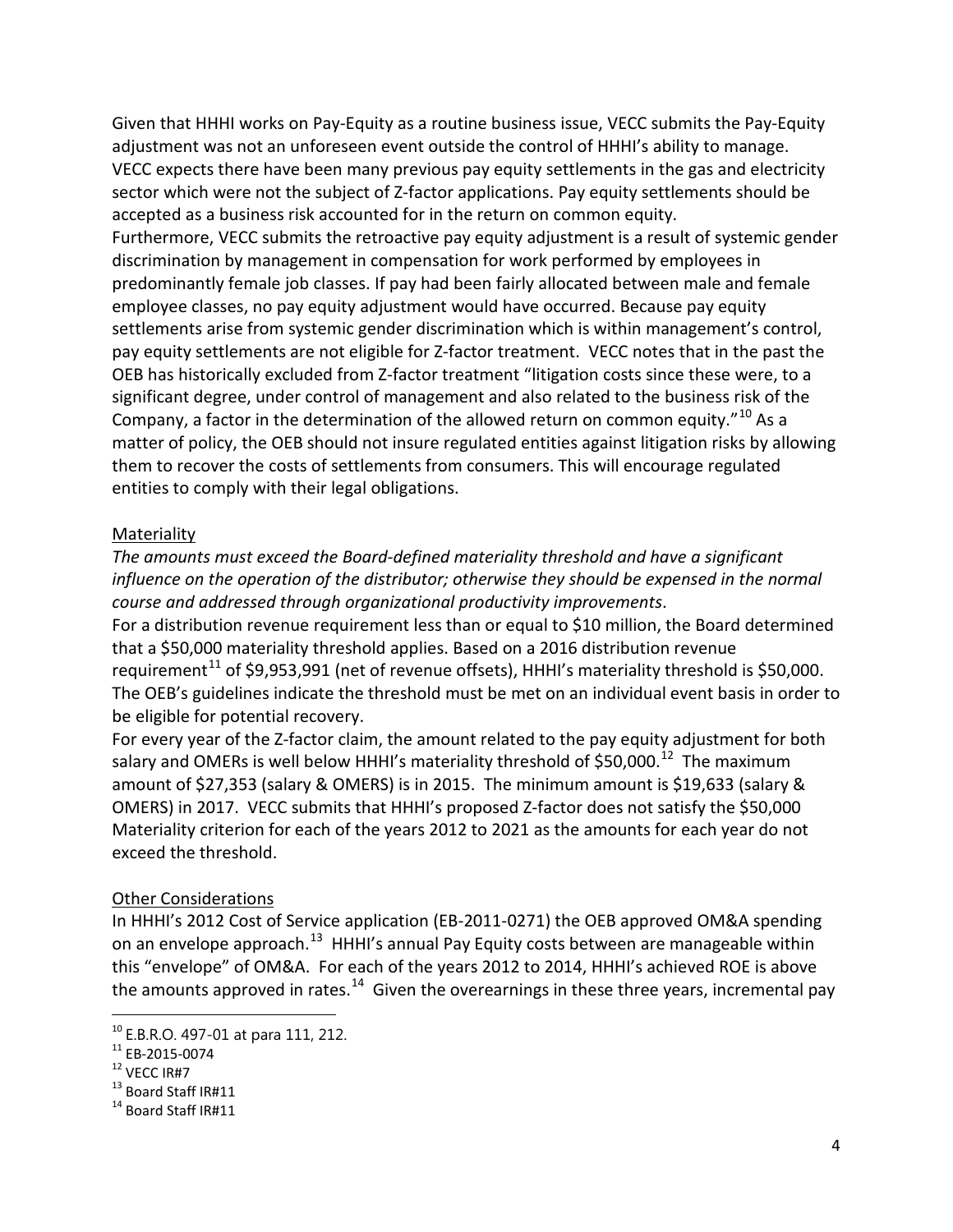equity expenses for these years should not be borne by ratepayers.

In VECC's view, HHHI had the ability to absorb the annual pay equity adjustments within its operating budget without having a materially adverse impact on its financial position or its ability to carry out its operations and business activities.

#### Prudence

*The amount must have been prudently incurred. This means that the distributor's decision to incur the amount must represent the most cost-effective option (not necessarily least initial cost) for ratepayers.*

HHHI's Pay-Equity review process took five years concluding in February 2017. The process evaluated positions and came to an agreement on a Terms of Reference, eligible positions, position data collection, adjustment window and male comparators.<sup>15</sup> VECC submits the expenses was prudent.

The Pay-Equity agreement includes \$35,957 for Pay Equity Advisory expenses.

In VECC's view the review process took an unreasonable amount of time and costs should have been flagged earlier. As part of HHHI's 2016 Cost of Service application, the Pay-Equity issue should have been identified and reviewed even if the full impact was not known at that time.

HHHI is applying for recovery of a Z-factor claim of \$259,764 including carrying costs for Pay-Equity adjustments for the period January 1, 2012 to December 31, 2017 and projected incremental costs for the period January 1, 2018 to April 30, 2021.<sup>[16](#page-4-1)</sup>

As discussed above, VECC's position is that HHHI's Z-factor claim does not meet the Board's criteria of causation and materiality and the Board should not approve HHHI's request. For similar reasons, VECC does not support HHHI's request to recover forecast costs for the years 2018 to 2021. The forecast annual amounts for 2018 to 2021 are below the materiality threshold and should be absorbed within HHHI's OM&A spending envelope.

Should the Board accept HHHI's Z-factor application, VECC makes the following comments on HHHI's proposal for 2018 to 2021. In response to SEC IR#10, HHHI indicates the approved Tariff of Rates in 2018 to 2021 would indicate a Rate Adder versus a Rate Rider. HHHI indicates the recovery in future years would be for advanced funding to mitigate or smooth the anticipated rate impact that would occur at the time of rebasing anticipated for May 21, 2021. HHHI expects that all costs would be trued-up at the time of rebasing. HHHI references Smart Meters as an example of where funding adders have been used.

VECC does not support HHHI's proposal for advance funding. Funding adders were approved as part of the Smart Meter roll-out as it was a government mandated program and advanced funding was needed for implementation. HHHI's Pay-Equity adjustments are not comparable to

<span id="page-4-0"></span><sup>&</sup>lt;sup>15</sup> Z-factor Application Page 8<br><sup>16</sup> Z-factor Application Page 8

<span id="page-4-1"></span>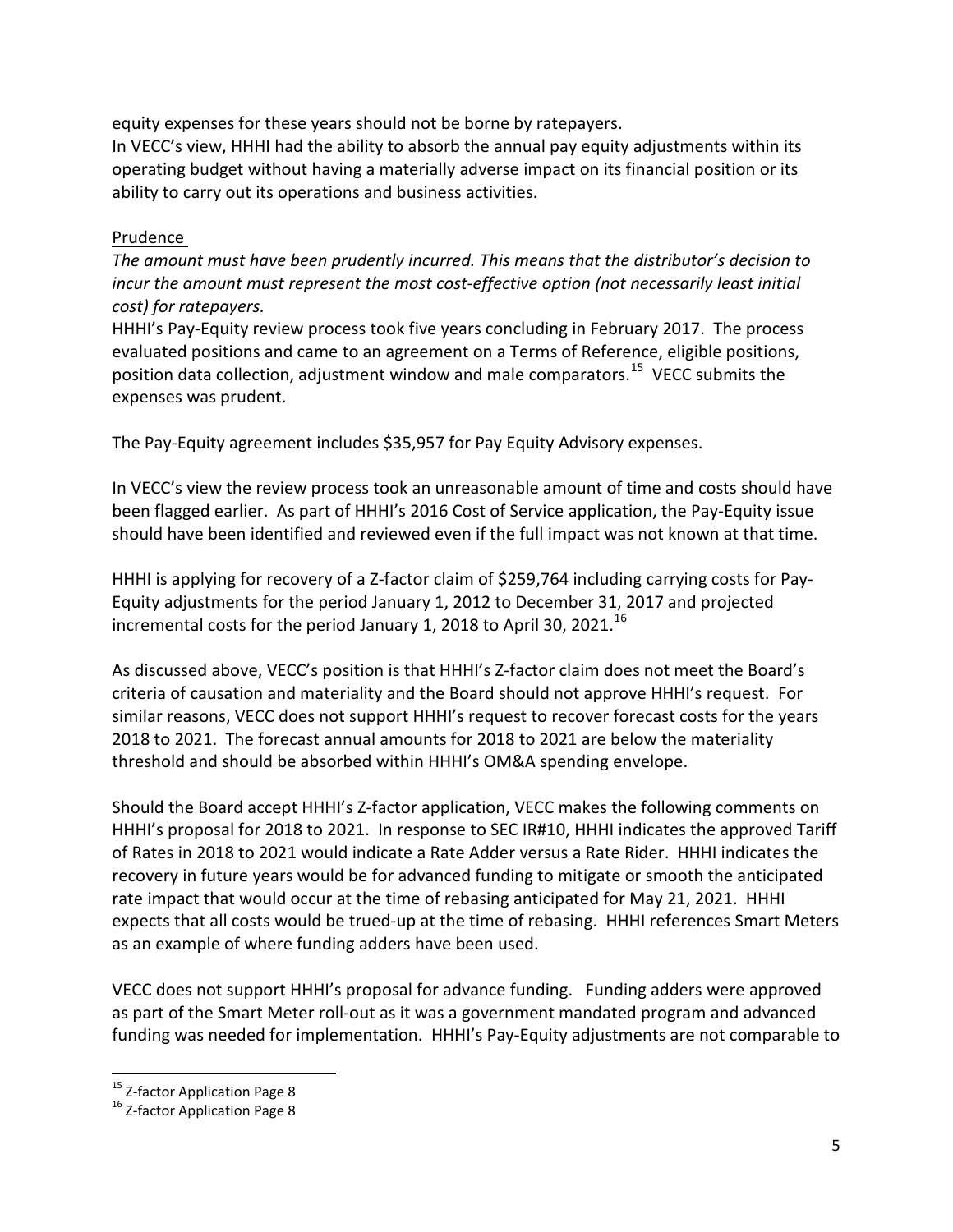Smart Meter implementation. Employers have an obligation to develop and maintain Pay Equity plans. Adherence is more a matter of ongoing review and negotiation, rather than a strict, specific requirement.<sup>17</sup> It is not appropriate for customers to pay in advance for Pay-Equity adjustments that are below the materiality threshold.

## Notification

In addition to the 3 criteria of causation, the OEB's Z-factor Filing Guidelines also indicate a distributor must notify the OEB promptly by letter to the Board Secretary of all Z-factor events. Failure to notify the OEB within six months of the event may result in disallowance of the claim.

The pay equity adjustments were finalized in February 2017. HHHI filed a Notice of Intent to file a Z-factor application on June 29, 2017. This was the first time the Board was made aware of the Z-factor. HHHI did not signal a Z-factor application was on the horizon at the time of its 2016 Cost of Service application. HHHI did not file the Z-factor application as part of the 2018 IRM application filed on September 25, 2017. HHHI filed its Z-factor application on December 1,  $2017.<sup>18</sup>$  $2017.<sup>18</sup>$  $2017.<sup>18</sup>$ 

HHHI's Pay-Equity process began in 2012 and was completed in 2017.

Distributors are expected to report events to the OEB promptly and apply to the OEB for any amounts claimed under Z-factor treatment with the next rate application. This will permit the OEB and any affected distributor to address extraordinary events in a timely manner. Subsequently, the Board may review and prospectively adjust the amounts claimed under Zfactor treatment.

VECC submits HHHI fell short on the OEB's expectations to notify the OEB promptly of its Zfactor event and this should be taken into consideration in determining if the OEB will accept HHHI's claim.

# **Summary**

A Z-factor adjustment is a mechanism to address unforeseen or extraordinary events outs ide of management's control.

For the reasons discussed above, VECC submits HHHI's Z-factor claim for Pay-Equity adjustments is not genuinely incremental to HHHI's experience or beyond the control of management, and it is not material in any given year.

VECC submits the OEB should not approve HHHI's Z-factor request.

# **B) Recovery of Depreciation Expenses**

HHHI seeks approval for an accounting order to establish a new deferral and variance account (the Depreciation DVA) and the annual allocation of \$330,259 to correct the calculation of depreciation amounts for the years 2016 to 2021. The Depreciation DVA is intended to account for and remedy an error in the calculation of the depreciation expense in HHHI's most recent

<span id="page-5-1"></span><span id="page-5-0"></span>

 $17$  VECC IR#3<br> $18$  Board Staff IR#8 (a)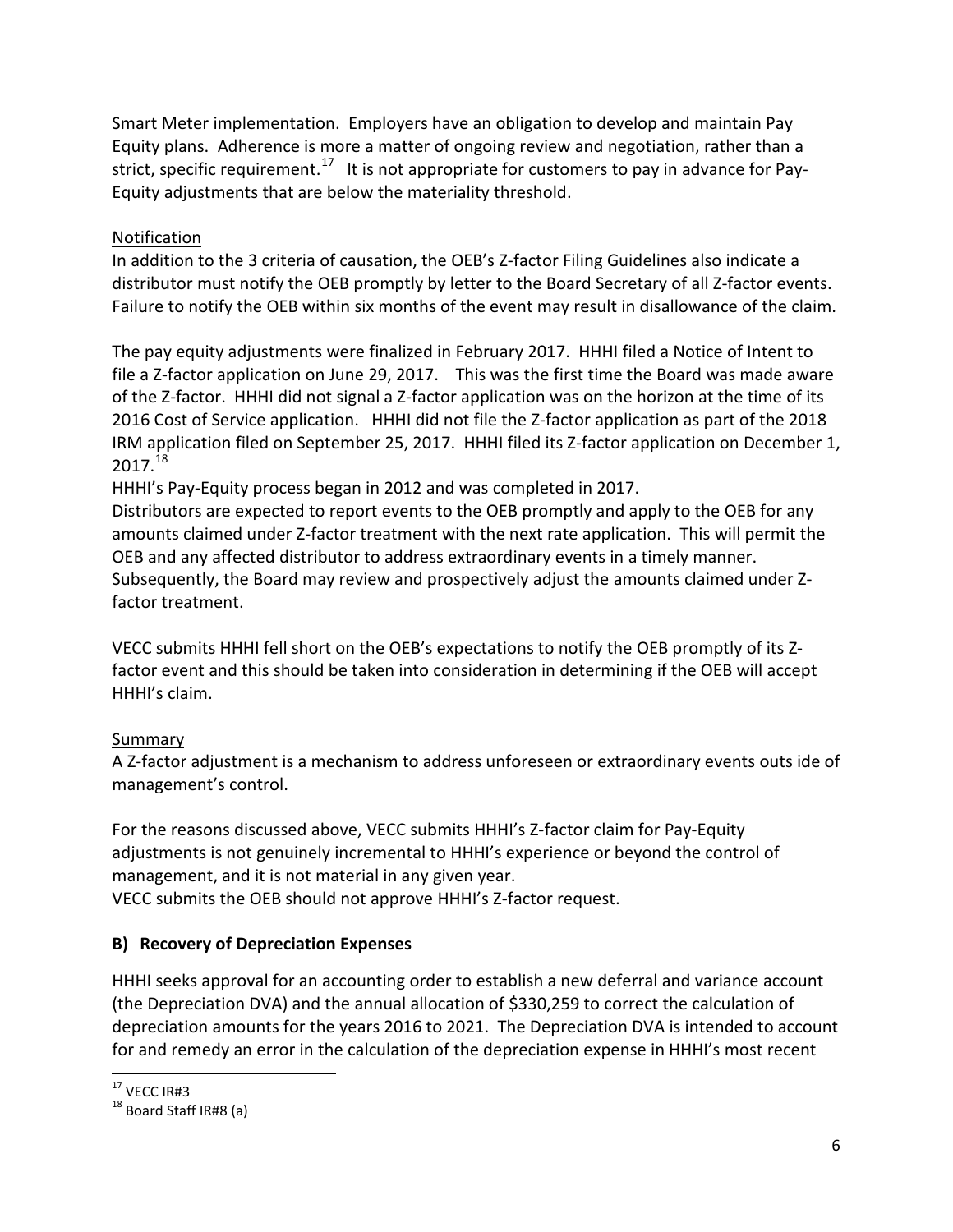Cost of Service (COS) Application with rates effective May 1, 2016.<sup>[19](#page-6-0)</sup> The estimated depreciation impact of \$330,000 over the five years is approximately \$1.6 million.<sup>[20](#page-6-1)</sup>

In 2012, HHHI completed a review of the useful lives of its assets. HHHI extended the useful lives for several asset classes and the remaining useful lives for some assets had to be adjusted. In 2017, HHHI discovered it had understated the deprecation which results in an annual revenue deficiency of \$330,259 beginning in 2016. HHHI indicates that the error is the result of an inadvertent mistake in Excel modelling and administrative in nature. $^{21}$  $^{21}$  $^{21}$ 

Given that the 2016 depreciation amount was cleared on a final basis the Board must determine if any adjustment to 2016 depreciation violates the legal requirements concerning retroactive ratemaking.

HHHI's 2016 COS application was resolved by way of a Settlement Proposal with intervenors on all issues that was accepted by the OEB. VECC submits it is not appropriate for HHHI to make an adjustment to this Settlement Proposal now as the settlement reached was the result of negotiations on all issues including the depreciation expense and the impact of additional request of \$330,259 may have impacted the outcome of the final settlement. HHHI did not communicate the error with the other signatories to the Settlement Proposal EB-2015-0074.<sup>[22](#page-6-3)</sup> The onus is on HHHI to ensure the evidence it files in support of its application is complete and accurate as clearly stated in the 2016 Filing Requirements for Electricity Distributors. The Board has determined in previous decisions that utilities are entrusted by ratepayers to ensure its calculations are correct.<sup>[23](#page-6-4)</sup> VECC submits HHHI did not meet its responsibility to do so.

The Settlement Agreement in EB-2015-0074 states "There are Appendices to this Settlement Proposal which provide further support for the proposed settlement. The Parties acknowledge that the Appendices were prepared by HHHI. While the Intervenors have reviewed the Appendices, the Intervenors are relying on the accuracy of the underlying evidence in entering into this Settlement Proposal.<sup>[24](#page-6-5)</sup>

VECC notes HHHI had an issue in its 2012 COS application that resulted in an audit of Account 1575 that included a review of depreciation values. HHHI indicates it recognized the implications of its 2012 COS application and began a process to replace an aging ERP system that was not designed to calculate depreciation expenses under MIFRS. The new system was not fully implemented to provide the depreciation calculation for the 2016 COS and HHHI relied on Excel spreadsheets where the error occurred.<sup>25</sup> Further, the Chapter 2 Appendices alert applicants to specifically incorporate changes impacting remaining useful lives from adopting

<span id="page-6-2"></span>

<span id="page-6-4"></span><span id="page-6-3"></span>

<span id="page-6-1"></span><span id="page-6-0"></span><sup>&</sup>lt;sup>19</sup> EB-2015-0074 for 2016 COS Application<br>
<sup>20</sup> SEC IR#1<br>
<sup>21</sup> Board Staff IR#15 (a)<br>
<sup>22</sup> Board Staff IR# 15(c)<br>
<sup>23</sup> EB-2017-0056 Kitchener-Waterloo Hydro Inc. Page 9<br>
<sup>24</sup> EB-2015-0074 Page 3<br>
<sup>25</sup> Board Staff IR#19 (

<span id="page-6-5"></span>

<span id="page-6-6"></span>